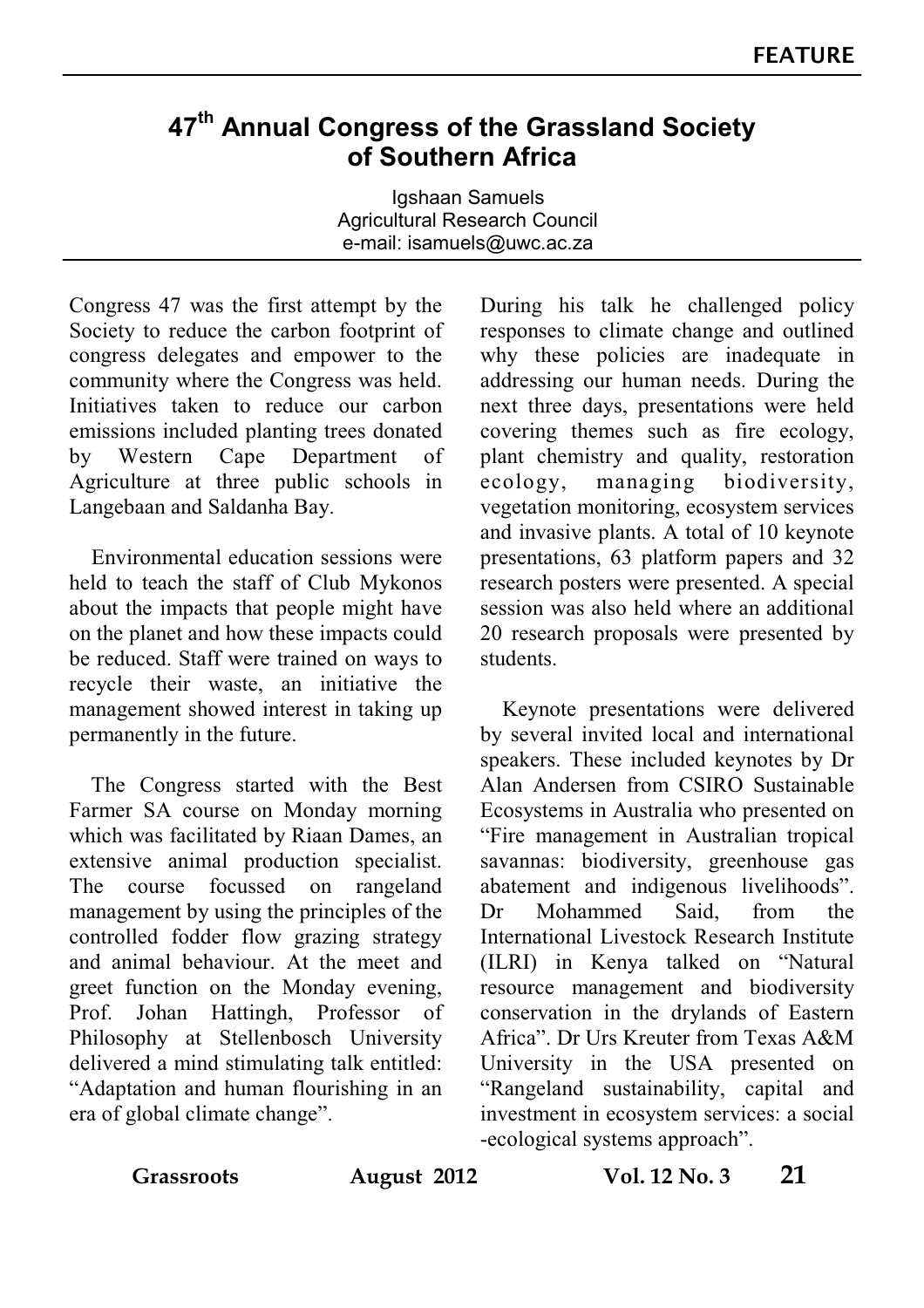The Annual Congress also hosted several special sessions. A special session on rangeland commons was held where several presentations were delivered in response to a position paper by Dr Susi Vetter from Rhodes University which challenges the objectives of the draft policy for the sustainable management of veld (range) and forage resources in South Africa. In her talk, she outlined alternative issues that the policy should focus on to ensure sustainable land use on rangeland<br>commons. Response papers were commons. Response papers were delivered by several social and natural scientists which provided an integrated approach for sustainable land use in rangeland commons. The papers delivered during this session will be published in a special issue of the African Journal of Range and Forage Science in March 2013.

 The special planted pastures day was held and was of high standard. The keynote address by Nelius van Greunen, a farmer who also served as a producer member in all structures of the dairy industry over the past 20 years, was instrumental in introducing this session. This session was well structured and the importance of sustainable research led by well-trained scientists on well-organized research facilities within the target area was emphasized. The soil quality for sustainable pasture production session held as a special session for the first time at the GSSA Congress. The keynote address was presented by Dr. Anthony Mills and prompted much interest.

Apart from the scientists from various disciplines, the session also attracted many professionals from the industry, such as seed companies and laboratory service providers.

 A special session on bush encroachment was themed "Perspectives on drivers, dynamics and management". Prof. William Bond from the University of Cape Town presented a keynote on " $CO<sub>2</sub>$  and other global change influences vs local drivers". Proceedings of this session and the followup session to held at the Arid Zone Ecology Forum Conference to be held in October 2012 will be published in a special issue of the AJRFS.

 Congress participants also went on various mid-congress tours which included visits to the West Coast Fossil Park and West Coast National Park where they learned about the Scientific approaches to environmental rehabilitation. At !Khwa ttu San Cultural Village delegates learned about historic and present San cultures and lifestyles. At Buffelsfontein Game and Nature Reserve approaches to alien control in the reserve were discussed and the visit to the Cape West Coast Biosphere Reserve focussed on the Langebaan RAMSAR site. A post-congress tour was organized for delegates to visit Robben Island and Table Mountain. Unfortunately, the weather was extremely bad and both parts of the tour had to be cancelled due to high winds and rough seas. Delegates were instead taken on a tour of Cape Town sights and then enjoyed some time at the  $V&A$ **Waterfront**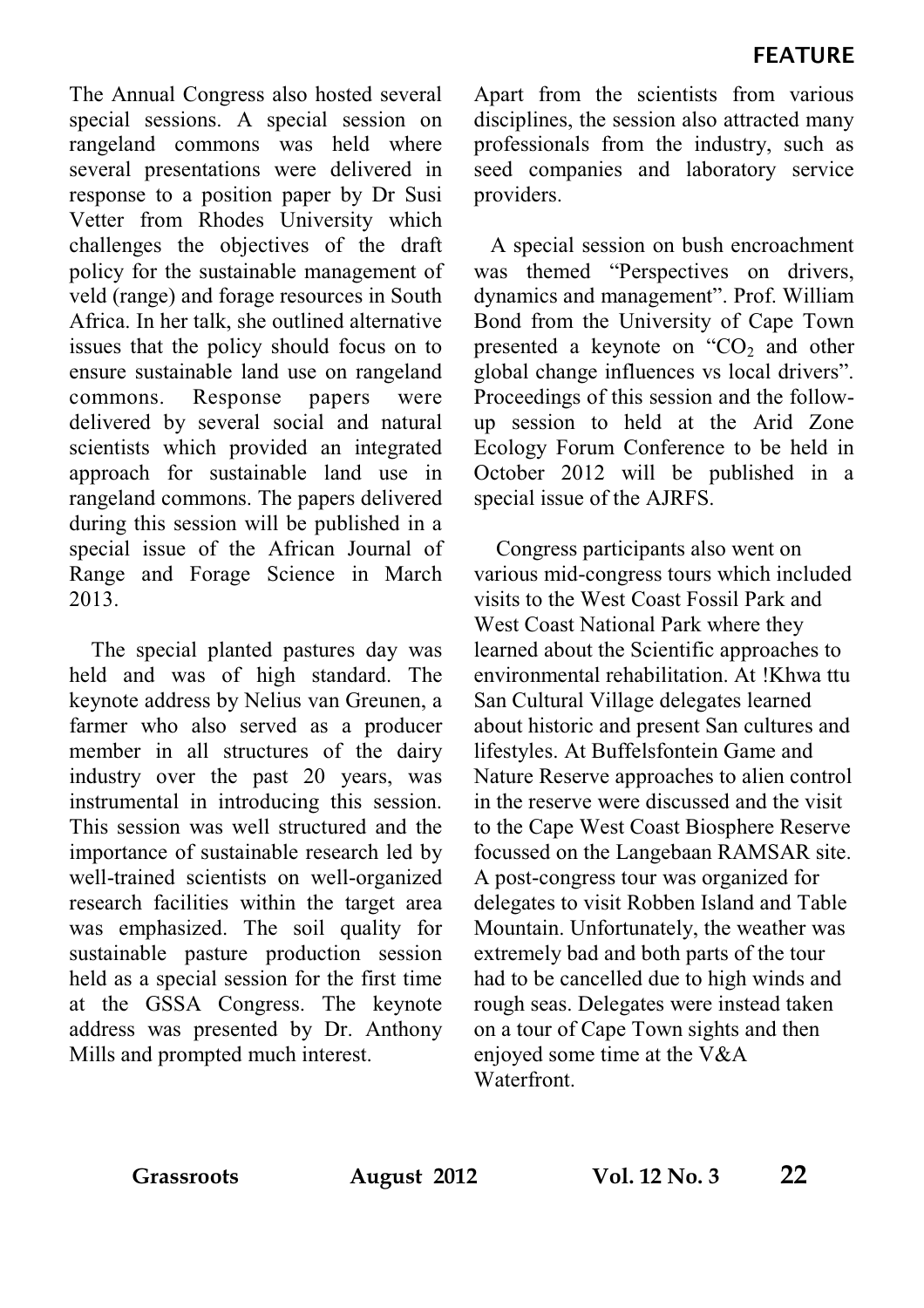On the social scene, several delegates went on sundowner boat trips on the Langebaan lagoon. Participants also took part in a Greek evening on the Wednesday where they were able to break their plates after eating and of which no one had a problem doing. The Gala Dinner was held at Boesmanland Kombuis which include an auction where various sponsored art were sold. Proceedings of the auction will be donated to organizations whose objectives include environmental protection.

 At the Gala Dinner, Dr Mark Hardy was awarded with the Prestige Award for his overwhelming contribution to rangeland and pasture sciences in South Africa. Kotie van den Berg of the farm Beeldhouersfontein near Murraysburg received the Peter Edwards Award for the Best Conservation Farmer. The award was presented in recognition of his sound application and practice of the principles of range and forage science and conservation. Dr John Mworia received the award for the Best Paper Published in the African Journal of Range and Forage Science in 2011, for his article entitled "Patterns of seed dispersal and establishment of the invader *Prosopis juliflora* in the upper floodplain of Tana River, Kenya". An Award for Outstanding Academic Achievement was handed to Gabrielle Solomon from the University of the Western Cape in recognition of her Honours.

## **Winners of the Congress Awards were**

• Best Platform Presentation: Alan Andersen - "Fire management in Australian tropical savannas: biodiversity, greenhouse gas abatement and indigenous livelihoods"

Best Poster Presentation: Dawood Hattas - "The quantification of condensed tannins in African savanna tree species"

Best Platform Presentation by a Young Scientist: Pieter Swanepoel - "Establishing baseline values for soil quality indicators in the southern Cape"

• Norman Rethman Award: Leana Nel - "The effect of seed coating on the germination and emergence of Lucerne (*Medicago sativa L.)* in sub-optimal environments"

• Best Research Proposal Poster: Nobuntu Mapeyi: "The effect of biogas slurry on fodder production at Macubeni community in the Eastern Cape". Ms Mapeyi will be attending the Annual GSSA Research Skills Workshop in 2013 as part of her prize.

• Faux Pas Award: Melake Fessehazion: discovering that the boiled egg he had taken at breakfast was in fact still raw when he broke it over his plate full of food!